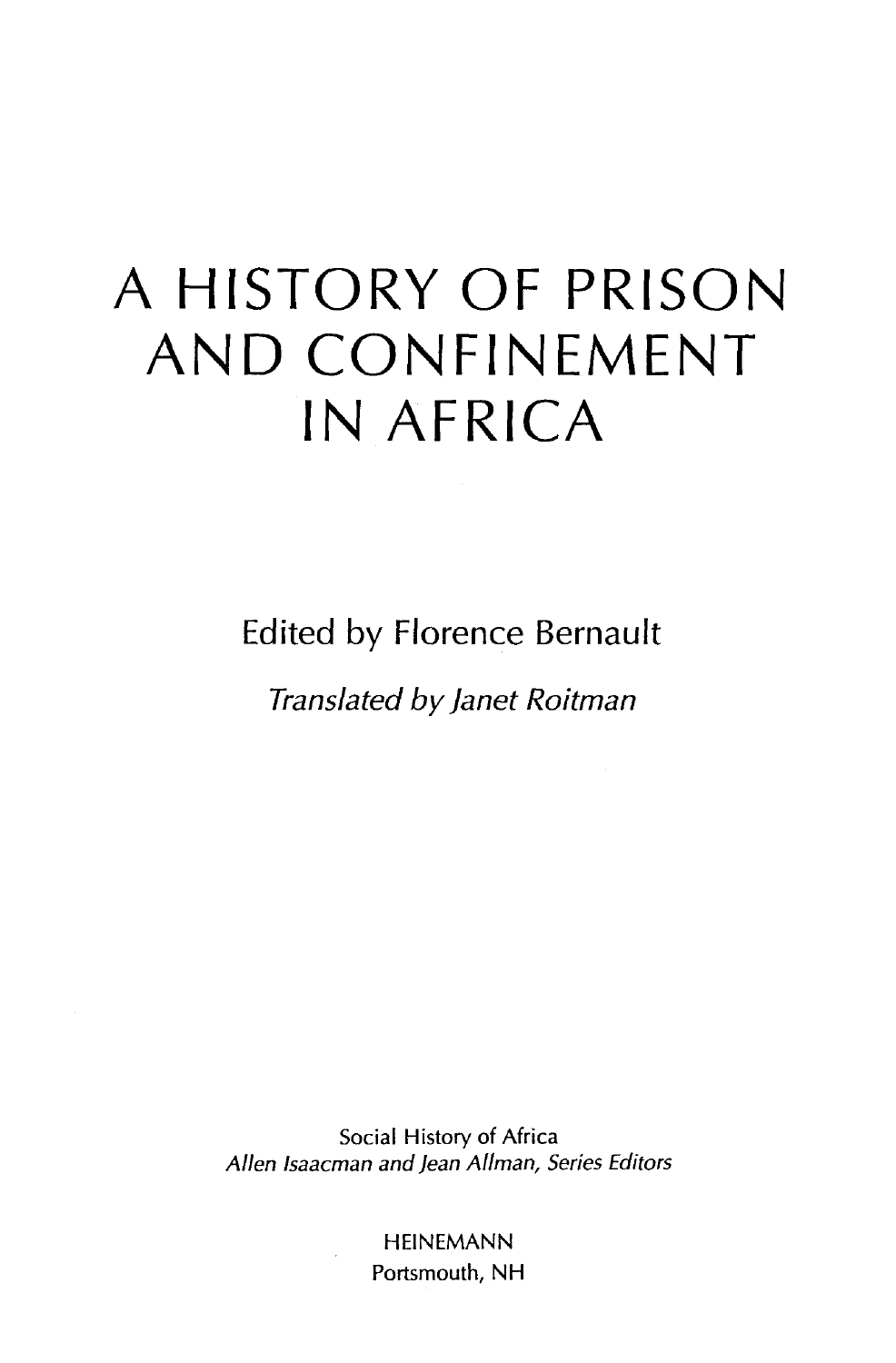## **CONTENTS**

|    | Illustrations                                                                                                                                 | vii |
|----|-----------------------------------------------------------------------------------------------------------------------------------------------|-----|
|    | Acknowledgments                                                                                                                               | ix  |
| 1. | The Politics of Enclosure in Colonial and Post-Colonial Africa<br><b>Florence Bernault</b>                                                    | 1   |
| 2. | Confinement in Angola's Past<br>Jan Vansina                                                                                                   | 55  |
| 3. | Captivity and Incarceration in Nineteenth-Century West Africa<br>Thierno Bah                                                                  | 69  |
| 4. | Juvenile Marginality and Incarceration During the Colonial Period:<br>The First Penitentiary Schools in Senegal, 1888-1927<br>Ibrahima Thioub | 79  |
| 5. | Punishment to Fit the Crime?: Penal Policy and Practice in British<br>Colonial Africa<br>David Killingray                                     | 97  |
| 6. | Colonial Urbanism and Prisons in Africa: Reflections on Conakry<br>and Freetown, 1903-1960<br><b>Odile Goerg</b>                              | 119 |
| 7. | Between Conservatism and Transgression: Everyday Life in the<br>Prisons of Upper Volta, 1920–1960<br>Laurent Fourchard                        | 135 |
| 8. | Ultimate Exclusion: Imprisoned Women in Senegal<br>Dior Konaté                                                                                | 155 |